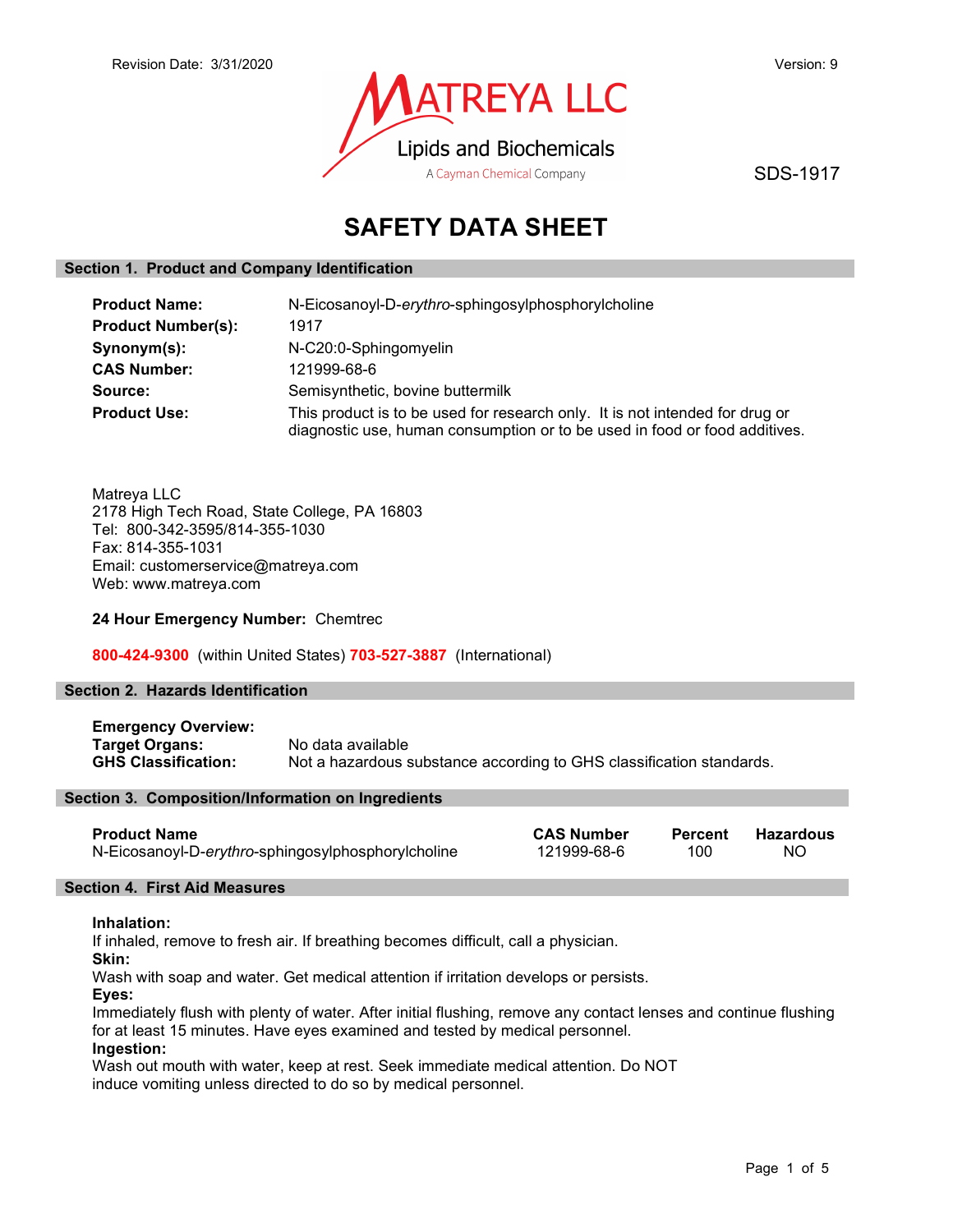# Section 5. Fire Fighting Measures

# Suitable extinguishing media: Use dry chemical, alcohol-resistant appropriate foam, carbon dioxide, or water spray. Specific hazards arising from the chemical: No data available Special protective actions for fire fighters: No data available Special protective equipment for fire fighters:

Wear breathing apparatus and use water spray to keep fire-exposed containers cool.

#### Section 6. Accidental Release Measures

#### Personal precautions:

Wear appropriate personal protective equipment. After contact with skin, wash immediately with plenty of water.

#### Environmental precautions:

Do not let product enter drains.

#### Methods and Materials for containment and cleaning up:

Sweep up and keep in suitable, closed container for disposal.

### Section 7. Handling and Storage

#### Precautions for safe handling:

Avoid contact with eyes, skin or clothing. Do not ingest. Use only with adequate ventilation. Keep sealed when not in use. Wear appropriate personal protective equipment.

#### Conditions for safe storage, including incompatibilities:

Recommended storage temperature: -20°C. Keep container tightly closed in a dry and well-ventilated place.

#### Section 8. Exposure Controls/Personal Protection

This product contains no substances with occupational exposure limit values.

#### Engineering Controls:

No specific ventilation required. Personal Protective Equipment:

#### Respiratory protection:

Respiratory protection is not required. Where protection from nuisance levels of dusts are desired, use type N95 (US) or type P1 (EN 143) dust masks. Use respirators and components tested and approved under appropriate government standards such as NIOSH (US) or CEN (EU).

#### Hand protection:

For prolonged or repeated contact use protective gloves. Recommended: Nitrile rubber Eye protection:

Safety eyewear should be worn at all times to avoid exposure to liquid splashes, mists, or dusts. Recommended: Safety glasses with side shields or goggles.

#### Skin protection:

Protective clothing should be selected specifically for the working place, depending on concentration and quantity of the hazardous substances handled. Recommended: Lab coat

#### Section 9. Physical and Chemical Properties

| Appearance:                              | Solid             |
|------------------------------------------|-------------------|
| Odor:                                    | No data available |
| <b>Odor threshold:</b>                   | No data available |
| pH:                                      | No data available |
| <b>Melting/Freezing point:</b>           | No data available |
| Initial boiling point and boiling range: | No data available |
| Flash point:                             | No data available |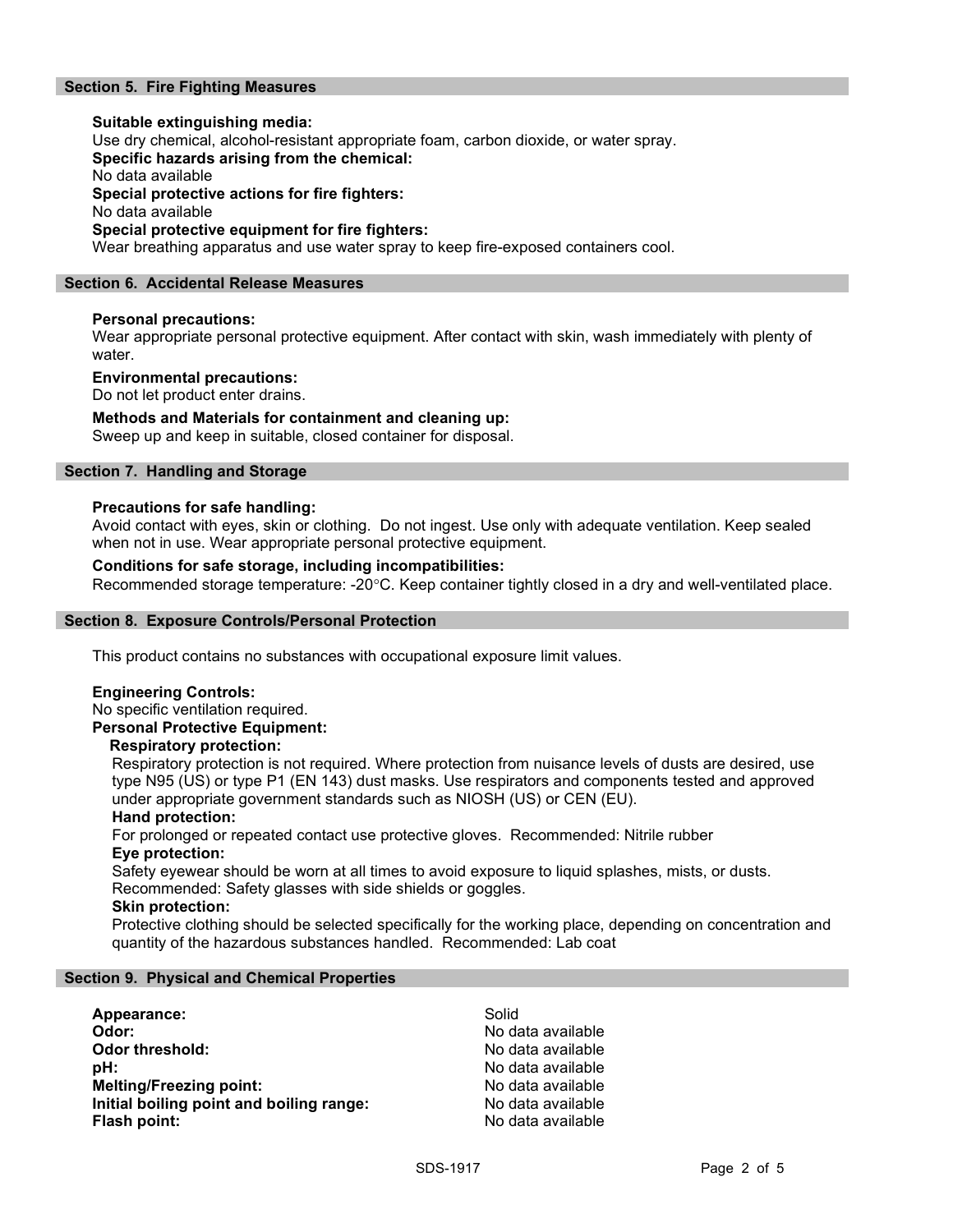Evaporation rate:<br>
Flammability (solid. gas): No data available Flammability (solid, gas):<br>
Upper/Lower flammability or explosive limit: No data available Upper/Lower flammability or explosive limit: Vapor pressure:  $\blacksquare$ Vapor density: No data available Relative density:<br>
Solubility (ies):<br>
Solubility (ies):<br>
Solubility (ies): Partition coefficient (n-octanol/water): No data available Auto-ignition temperature: No data available Decomposition temperature: No data available Viscosity: No data available Molecular formula: C43H87N2O6P Molecular weight: 759

Ethanol, methanol, chloroform/methanol, 14:1

#### Section 10. Stability and Reactivity

#### Reactivity:

Stable under recommended storage conditions.

#### Chemical stability:

Stable under recommended storage conditions.

# Possibility of hazardous reaction:

No data available

Conditions to avoid: No data available

#### Incompatible materials: No data available

Hazardous decomposition products: No data available

# Section 11. Toxicological Information

#### Acute toxicity: No data available

Skin corrosion / irritation: No data available

Serious eye damage / irritation: No data available Respiratory or skin sensitization: No data available

#### Germ cell mutagenicity: No data available

#### Carcinogenicity:

No component of this product present at levels greater than or equal to 0.1% is identified as a carcinogen or potential carcinogen by IARC, ACGIH, NTP or OSHA.

# Reproductive toxicity:

No data available

# Specific target organ toxicity - single exposure:

No data available

#### Specific target organ toxicity - repeated exposure: No data available

# Aspiration hazard:

No data available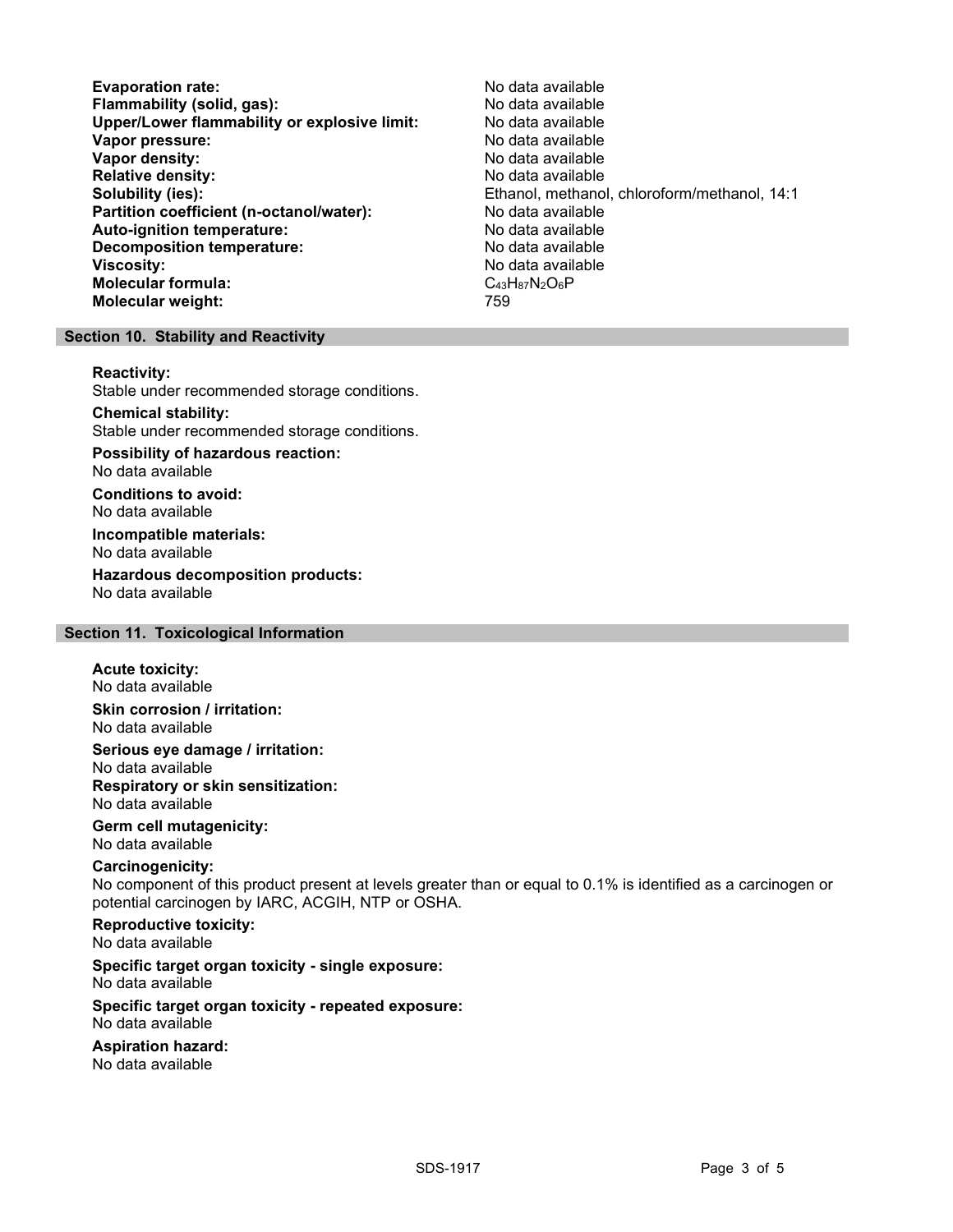# Section 12. Ecological Information

#### Toxicity:

No ecological data available for this product. Persistence and degradability: No data available

Bioaccumulative potential: No data available

Bioaccumulation: No data available

Mobility in soil: No data available

Other adverse effects: No data available

#### Section 13. Disposal Consideration

#### Disposal methods:

Observe all federal, state and local environmental regulations.

#### Section 14. Transportation Information

| DOT (US)<br><b>UN Number:</b>                       | Not dangerous goods |
|-----------------------------------------------------|---------------------|
| <b>Land Transport ADR/RID</b><br><b>UN Number:</b>  | Not dangerous goods |
| <b>Maritime Transport IMDG</b><br><b>UN Number:</b> | Not dangerous goods |
| <b>Air Transport ICAO/IATA</b><br><b>UN Number:</b> | Not dangerous goods |

#### Section 15. Regulatory Information

Product Name<br>Eicosanovl-D-*ervthro*-sphingosylphosphorylcholine 121999-68-6 N-Eicosanoyl-D-erythro-sphingosylphosphorylcholine

#### SARA 302 Components:

No chemicals in this material are subject to the reporting requirements of SARA Title III, Section 302.

#### SARA 313 Components:

This material does not contain any chemical components with known CAS numbers that exceed the threshold (De Minimis) reporting levels established by SARA Title III, Section 313.

#### SARA 311/312 Hazards:

No 311/312 SARA Hazards

#### California Prop. 65 Components:

This product does not contain any chemicals known to State of California to cause cancer, birth, or any other reproductive defects.

#### DSL/NDSL status:

| This product contains the following components that are not on the Canadian DSL nor NDSL lists. |                   |
|-------------------------------------------------------------------------------------------------|-------------------|
| <b>Component</b>                                                                                | <b>CAS Number</b> |
| N-Eicosanoyl-D-erythro-sphingosylphosphorylcholine                                              | 121999-68-6       |